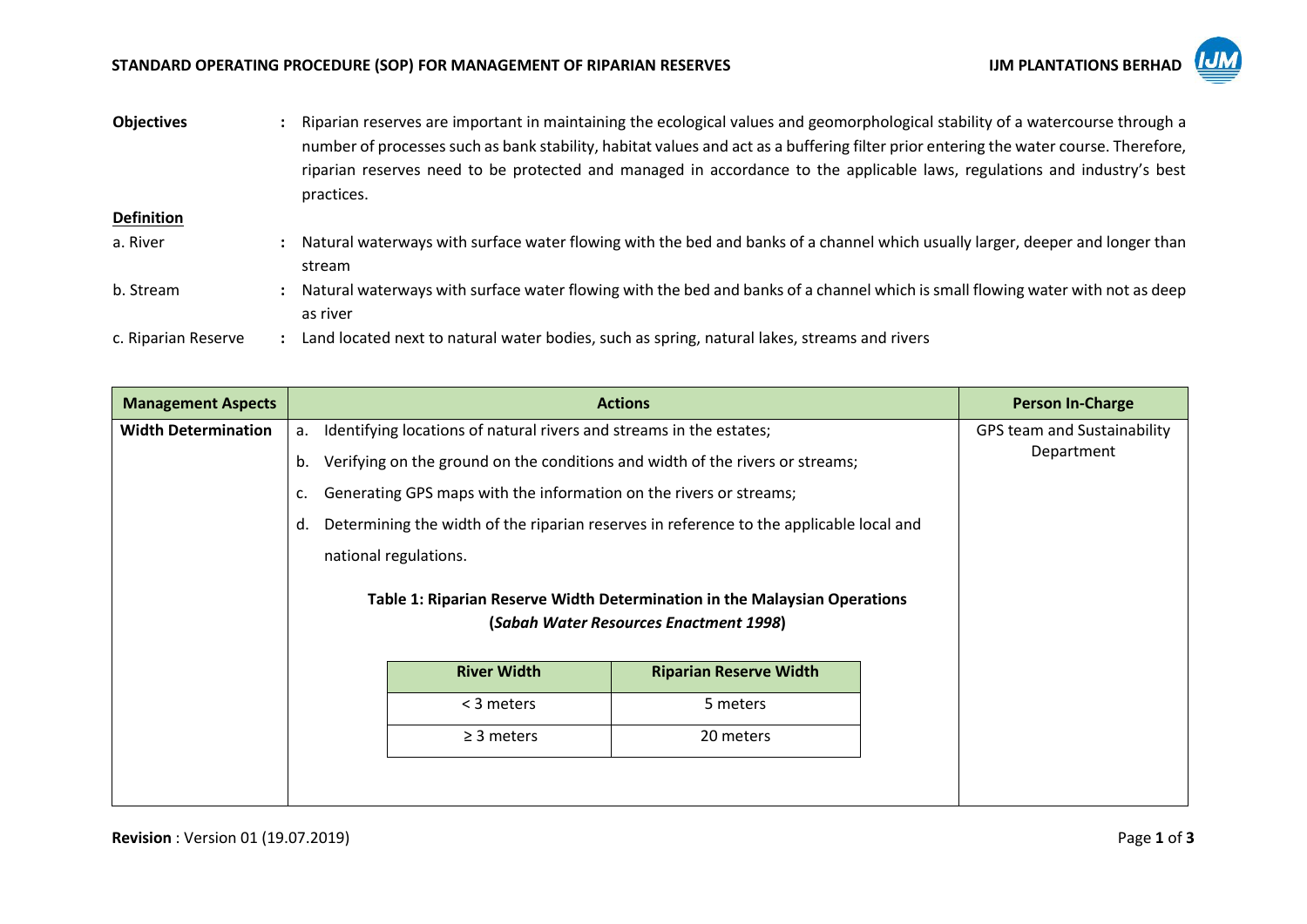

| <b>Management Aspects</b> | <b>Actions</b>                                                                                                                                                                                                                                                                                                                                                                                                                                                                                                                                                                                                                                                                                     |                               | <b>Person In-Charge</b> |
|---------------------------|----------------------------------------------------------------------------------------------------------------------------------------------------------------------------------------------------------------------------------------------------------------------------------------------------------------------------------------------------------------------------------------------------------------------------------------------------------------------------------------------------------------------------------------------------------------------------------------------------------------------------------------------------------------------------------------------------|-------------------------------|-------------------------|
|                           | Table 2: Riparian Reserve Width Determination in the Indonesian Operations<br>(Peraturan Presiden No. 32 Tahun 1990)                                                                                                                                                                                                                                                                                                                                                                                                                                                                                                                                                                               |                               |                         |
|                           | <b>Categories</b>                                                                                                                                                                                                                                                                                                                                                                                                                                                                                                                                                                                                                                                                                  | <b>Riparian Reserve Width</b> |                         |
|                           | River affected by sea tidal<br>(measure from the highest tide to land)                                                                                                                                                                                                                                                                                                                                                                                                                                                                                                                                                                                                                             | $\geq 100$ meters             |                         |
|                           | Large river (river width > 30m)                                                                                                                                                                                                                                                                                                                                                                                                                                                                                                                                                                                                                                                                    | $\geq 100$ meters             |                         |
|                           | Small river (river width < 30m)                                                                                                                                                                                                                                                                                                                                                                                                                                                                                                                                                                                                                                                                    | $\geq$ 50 meters              |                         |
|                           | River (around settlement)                                                                                                                                                                                                                                                                                                                                                                                                                                                                                                                                                                                                                                                                          | $10 - 15$ meters              |                         |
|                           | Lake / reservoir                                                                                                                                                                                                                                                                                                                                                                                                                                                                                                                                                                                                                                                                                   | $50 - 100$ meters             |                         |
|                           | Spring                                                                                                                                                                                                                                                                                                                                                                                                                                                                                                                                                                                                                                                                                             | 200 meters                    |                         |
| <b>Demarcation</b>        | (A) Old palm stands within riparian reserves                                                                                                                                                                                                                                                                                                                                                                                                                                                                                                                                                                                                                                                       |                               |                         |
|                           | Removing old palm stands within the riparian reserves that are prone to pest and diseases<br>a.<br>upon obtaining the approval from the Environmental Protection Department (EPD);<br>Marking the old palm stands within the riparian reserves with red paint, and only manual<br>b.<br>weeding or slashing on the palm circles and the harvester's path is allowed to facilitate<br>the harvesting activities;<br>No chemical application is allowed within the riparian reserves;<br>c.<br>Installing signboard on do's and don'ts in the riparian reserves at suitable locations;<br>d.<br>Harvesting of fresh fruit bunches (FFB) within the riparian reserves can still be carried out.<br>e. | Estate In-Charge              |                         |